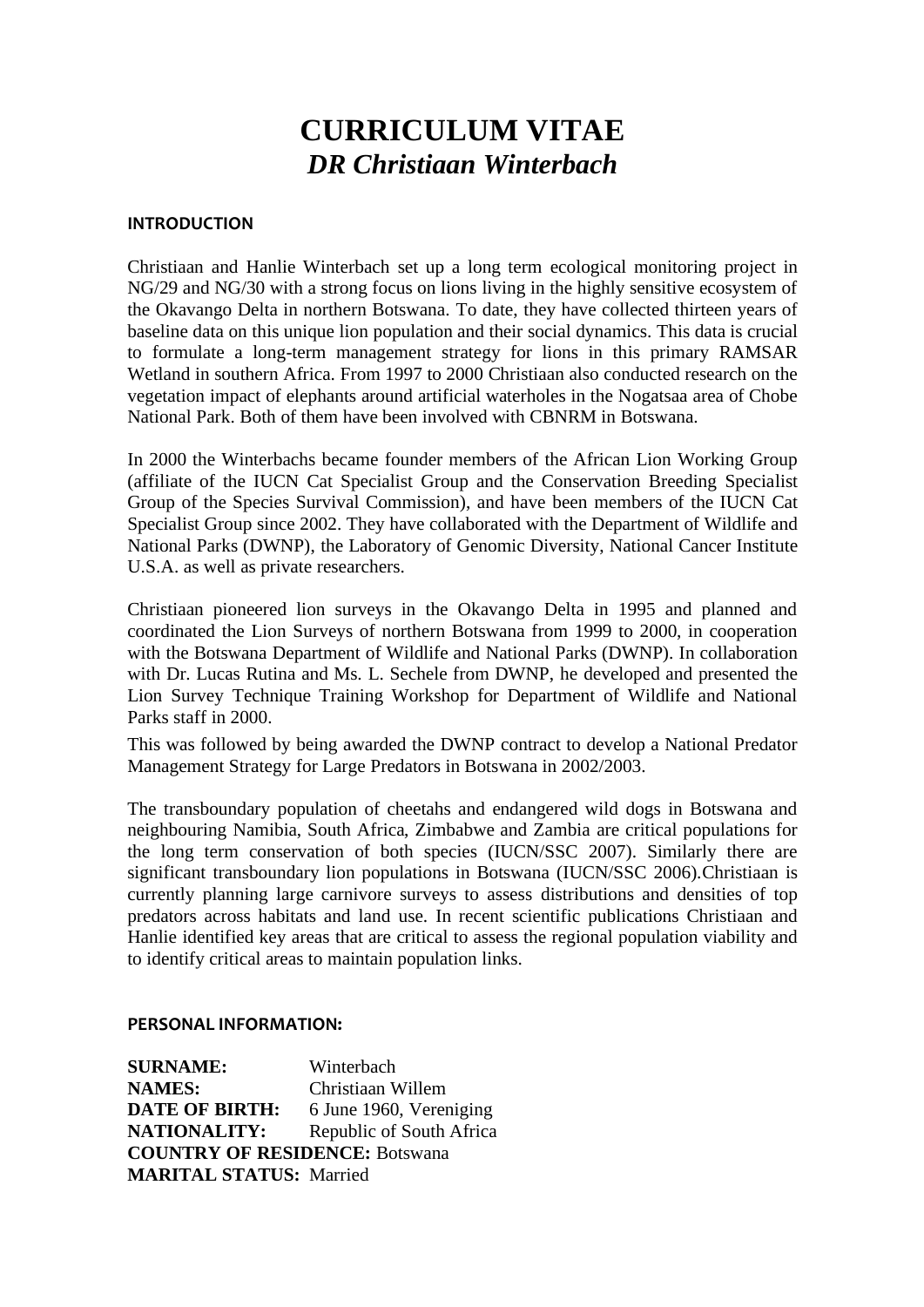### **QUALIFICATIONS**

**1991:** Master of Science (Wildlife Management). University of Pretoria, South Africa. Thesis: Influence of pesticides on numbers of helmeted guineafowl, *Numida meleagris*, in agricultural areas.

**1984:** Bachelor of Science Honours (Wildlife Management). University of Pretoria, South Africa.

**1983:** Bachelor of Science, Main subjects: Zoology and Botany. University of Pretoria, South Africa.

**1978:** Matric (Std. 10). South Africa. Subjects: Afrikaans (B), English (B), Mathematics (Distinction), Science (Distinction), Geography (Distinction), Accountancy (Distinction), Computer Science (Distinction).

#### **EMPLOYMENT**

**1997-present:** Self-employed: Director of Tau Consultants (Pty.) Ltd. Botswana.

**15 October 1986 to 28 February 1997:** Department of Environmental Affairs and Tourism, Provincial Administration Free State. South Africa.

| <b>First Nature Conservation Scientist</b>  | $1994/04/01 - 1997/02/28$ |
|---------------------------------------------|---------------------------|
| <b>Senior Nature Conservation Scientist</b> | $1991/11/11 - 1994/03/31$ |
| Nature Conservation Scientist               | $1989/11/11 - 1991/11/10$ |
| <b>Asst Nature Conservation Scientist</b>   | $1986/10/15 - 1989/11/10$ |

**1 April 1985 to 15 October 1986:** Part time Junior Lector. Department of Zoology, University of Pretoria, South Africa.

**1984:** Temporary Technician. Eugene Marais Chair for Wildlife Management, University of Pretoria, South Africa.

**1982-1983:** Temporary Technical Assistant. Department of Botany, University of Pretoria, South Africa.

## **AWARDS**

1995 Achievement Award Provincial Administration Free State 1993 Achievement Award Provincial Administration Free State

#### **SCIENTIFIC PAPERS**

#### **WINTERBACH, C.W. , CAROLYN WHITESELL AND M.J. SOMERS.**

(Submitted) Wildlife abundance and diversity as indicators of tourism potential in northern Botswana.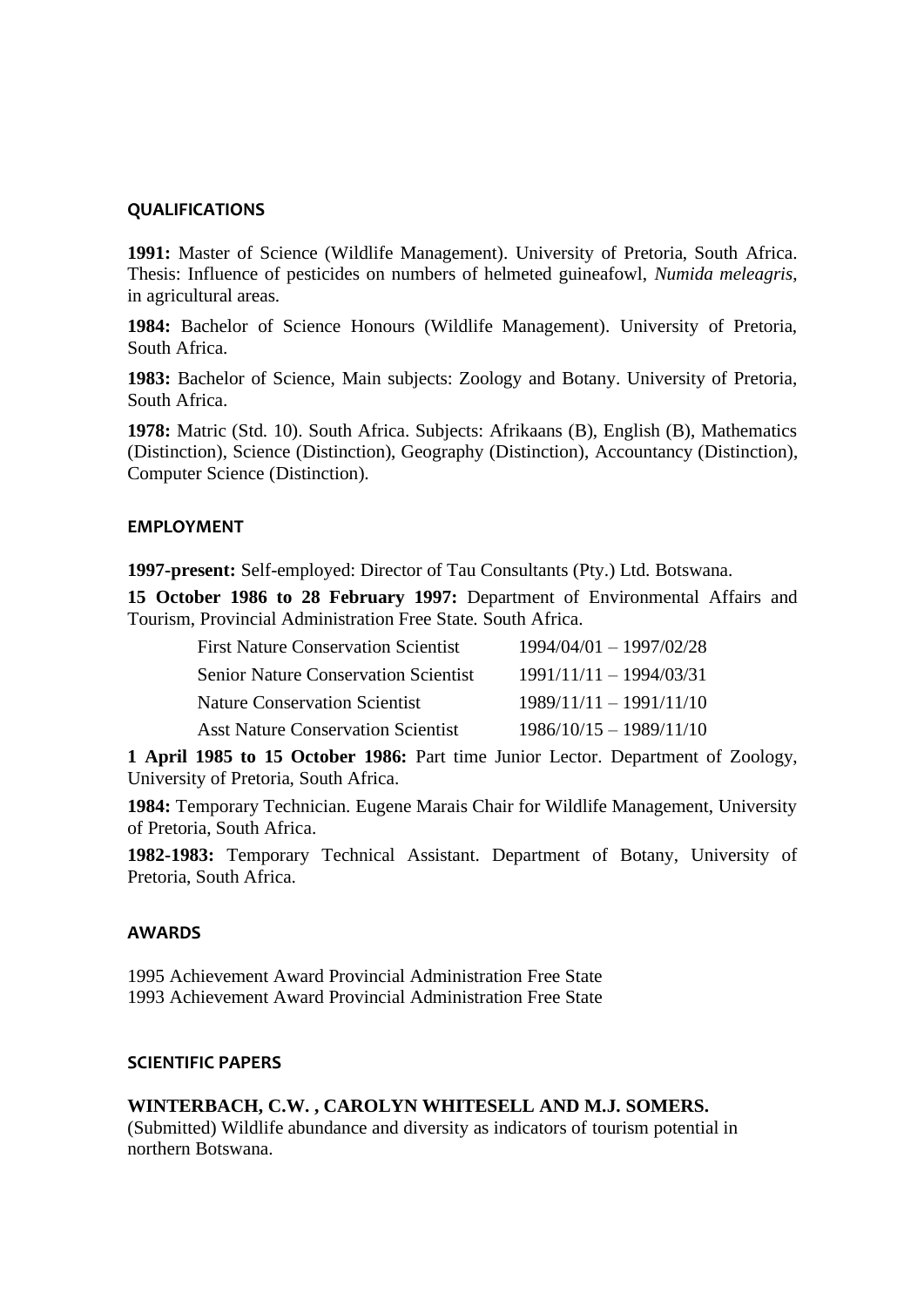# **WINTERBACH, C.W. , H.E.K. WINTERBACH, D. PEAKE AND M.J. SOMERS.**

(Submitted). Suitability of the pulp-tooth ratio method to estimate the age of trophy-hunted African lions (*Panthera leo*) in Botswana.

**WINTERBACH, H.E.K., C.W. WINTERBACH AND M.J. SOMERS.** (2014) Landscape Suitability in Botswana for the Conservation of Its Six Large African Carnivores. *PLoS ONE 9*. *doi:10.1371/journal.pone.0100202*

# **WINTERBACH HEK, WINTERBACH CW, SOMERS MJ, HAYWARD MW.**

2012. Key factors and related principles in the conservation of large African carnivores. *Mammal Review* (2012) doi: 10.1111/j.1365-2907.2011.00209.x

# **KALWIJ JM, DE BOER WF, MUCINA L, PRINS HHT, SKARPE C,**

**AND WINTERBACH C.** 2010. Tree cover and biomass increase in a southern African savanna despite growing elephant population. *Ecological Applications* **20(1)** :222–233.

**MELODY E. ROELKE, MEREDITH A. BROWN, JENNIFER L. TROYER, HANLIE WINTERBACH, CHRISTIAAN WINTERBACH, GRAHAM HEMSON, DAHLEM SMITH, RANDALL C. JOHNSON, JILL PECON-SLATTERY, ALFRED L. ROCA, KATHERINE ALEXANDER, LIN KLEIN, PAULO MARTINELLI, KARTHIUANI KRISHNASAMU, STEPHEN J. O'BRIEN.** 2009. Pathological manifestations of feline immunodeficiency virus (FIV) infection in wild African lions. *Virology* (2009) 390(1):1-12. DOI:10.1016/j.virol.2009.04.011

**ANTUNES A, TROYER JL, ROELKE ME, PECON-SLATTERY J, PACKER C, WINTERBACH C, WINTERBACH H, HEMSON G, FRANK L, STANDER P, SIEFERT L., DRICIRU M, FUNSTON PJ, ALEXANDER K A, PRAGER KC, MILLS G, WILDT D, BUSH M, O'BRIEN SJ, JOHNSON WE.** 2008. The Evolutionary Dynamics of the Lion *Panthera leo* Revealed by Host and Viral Population Genomics*. PLoS Genet* **4(11)**: e1000251. doi:10.1371/journal.pgen.1000251

**JILL PECON-SLATTERY, CARRIE L MCCRACKEN, JENNIFER L TROYER, SUE VANDEWOUDE, MELODY ROELKE, KERRY SONDGEROTH, CHRISTIAAN WINTERBACH, HANLIE WINTERBACH AND STEPHEN J O'BRIEN.** 2008. Genomic organization, sequence divergence, and recombination of feline immunodeficiency virus from lions in the wild. *BMC Genomics* 9**:66**

**JENNIFER L. TROYER , JILL PECON-SLATTERY, MELODY E. ROELKE, WARREN JOHNSON1, SUE VANDEWOUDE, NURIA VASQUEZ-SALAT, MEREDITH BROWN1, JOSÉ GODOY, LAURENCE FRANK, ROSIE WOODRUFF, CHRISTIAAN WINTERBACH, HANLIE WINTERBACH, GRAHAM HEMSON, KATHERINE ALEXANDER, MITCH BUSH, AND STEPHEN J. O'BRIEN.** 2005. Seroprevalence and Genomic Divergence of Circulating Strains of Feline Immunodeficiency Virus (FIV) among Felidae and Hyenadae species. *Journal of Virology* **79(13**) 8282-8294. **MSN003537**

**WINTERBACH, C.W. & WINTERBACH, H.E.K.** (2002). Okavango Delta lions. Ecology, home range and population dynamics. In: *Proceedings of the 2nd Meeting of the*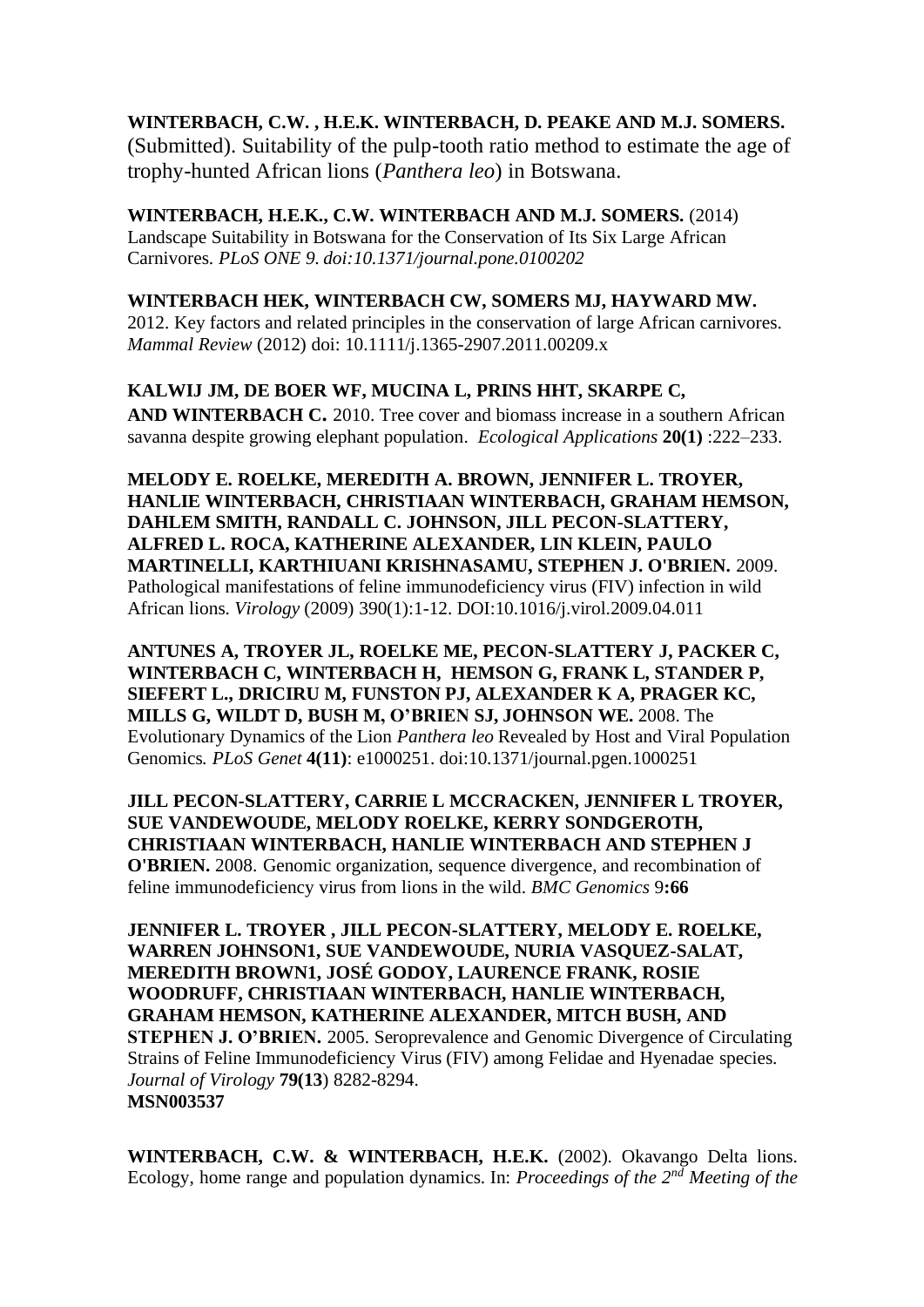*African Lion Working Group – May 2002 (IUCN/CSS)*. (Ed.) De Waal, H.O. Bloemfontein, South Africa. (ISBN 0-620-29886-3).

**WINTERBACH, C.W., WINTERBACH, H.E.K. & SECHELE, M.L.** (2002). The use of calling stations to determine the status of lions in the Okavango Delta. In: *Proceedings of the 2nd Meeting of the African Lion Working Group – May 2002 (IUCN/CSS)*. (Ed.) De Waal, H.O. Bloemfontein, South Africa. (ISBN 0-620-29886-3).

**WINTERBACH, C.W. & WINTERBACH, H.E.K.** (2001). Okavango Delta lions. Ecology, home range and population dynamics. In: *Lion Conservation Research WorkshopII: Modelling Conflict.* Wildlife Conservation Research Unit, University of Oxford, UK. (ISBN 0-9529371-9-0).

**WINTERBACH, C.W. & WINTERBACH, H.E.K.** (2001). Okavango Delta lions. Ecology, home range and population dynamics. In: *Report of Workshop Proceedings: National Technical Predator Management and Conservation Workshopin Botswana – 2001.* Department of Wildlife and National Parks in collaboration with The Kalahari Conservation Society, Maun, Botswana.

**SECHELE, M.L. & WINTERBACH, C.W.** (2001). Lion Surveys in Northern Botswana. 1998-2000. In: *Report of Workshop Proceedings: National Technical Predator Management and Conservation Workshop in Botswana – 2001.* Department of Wildlife and National Parks in collaboration with The Kalahari Conservation Society, Maun, Botswana.

**WINTERBACH, C.W. & WINTERBACH, H.E.K.** (2001). Ecological monitoring of the lions in the Okavango Delta, Botswana. In: *Lion Conservation Research Workshop I: Survey Techniques.* Wildlife Conservation Research Unit, University of Oxford, UK. (ISBN 0-9529371-5-8).

**WINTERBACH, C.W. & OOSTHUIZEN, J.H.** (1992). The diet of Helmeted Guineafowl in the Orange Free State as a potential source of pesticides. *Ostrich* 38-41.

# **SCIENTIFIC ADVISORS**

2004: Wildlife documentary "Swamp Cats" for BBC.

2003: Wildlife documentary "Roar, Lions of the Kalahari" an IMAX film for National Geographic.

2002: Wildlife documentary "Swimming Lions" for Animal Planet

## **MEMBERSHIP OF ASSOCIATIONS**

**2004- currently:** Member of South African Wildlife Management Association. **2002- currently:** Member of the IUCN Cat Specialist Group.

**2001- currently:** Kalahari Conservation Society.

**1999- currently:** Founder members of the African Lion Working Group (IUCN/CSS)

# **PRESENTATIONS AT SYMPOSIUMS/ WORKSHOPS/ MEETINGS**

**WINTERBACH, C.W.** (2014) Ecological Monitoring in the Okavango Delta. *Botswana Wildlife Research Symposium "Bridging the Gap between Conservation Science and Management" 4-6 February 2014, BWTI, Maun*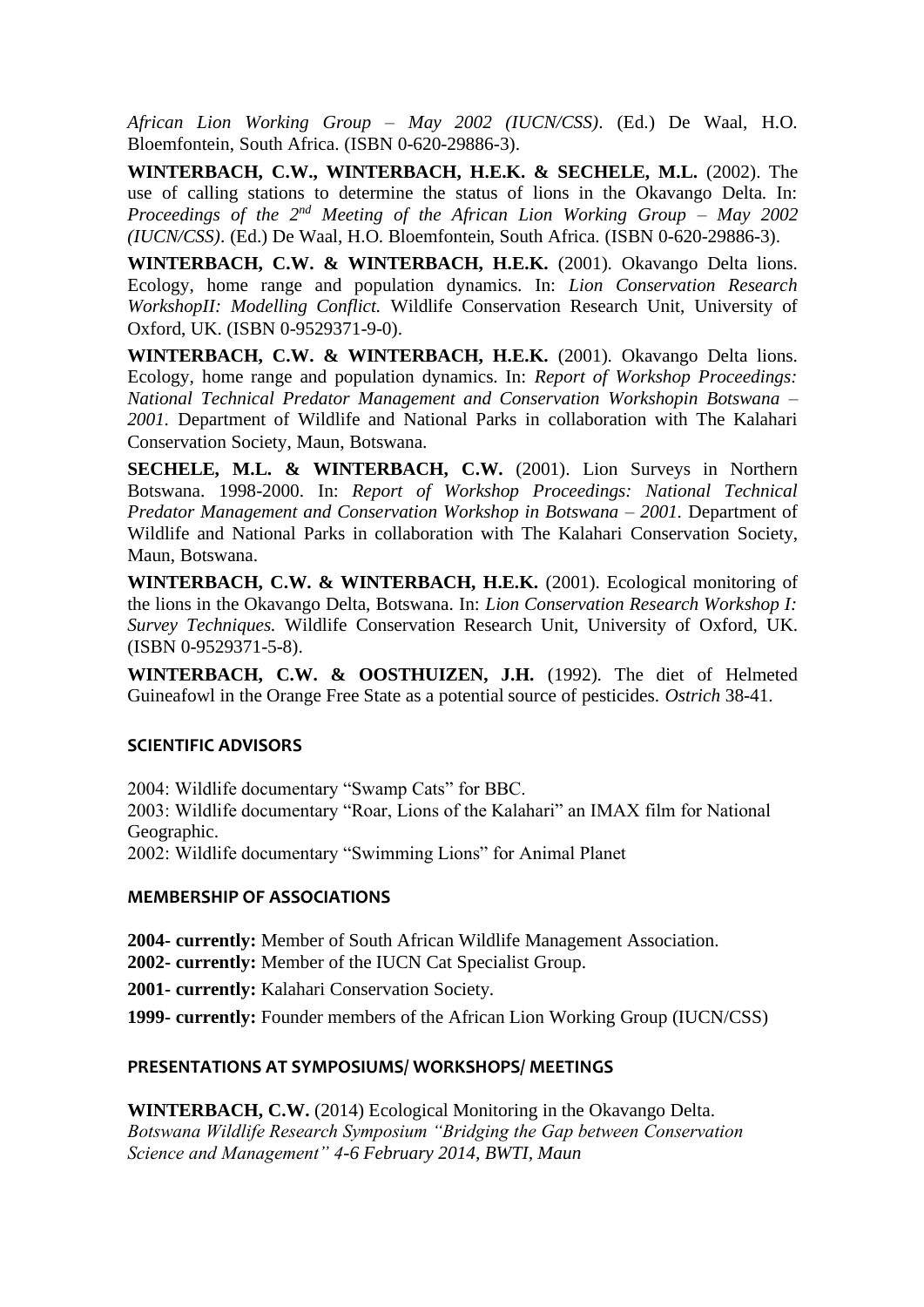**WINTERBACH, C.W.** (2012) Status of Lions in Botswana. *11th African Consultative Forum, Kasane, Botswana. SCI Foundation.*

**WINTERBACH, HANLIE.E.K, WINTERBACH, C.W., SOMERS, M.J.** (2012) Dynamics of human-carnivore conflicts: Key factors and related principles in the conservation of large African carnivores. *IVth International Wildlife Management Congress 2012, Durban, South Africa.*

**WINTERBACH, C.W., WINTERBACH, HANLIE.E.K, SOMERS, M.J.** (2012) Dynamics of human-carnivore conflicts: the Botswana carnivore landscape. *IVth International Wildlife Management Congress 2012, Durban, South Africa.*

**WINTERBACH, C.W.** (2012) The role of the private sector in monitoring. Workshop: *The future of the Okavango's wildlife: "An urgent call to define an improved adaptive management and research strategy for the Delta. Maun, Botswana.*

**WINTERBACH, C.W., WINTERBACH, HANLIE.E.K.** (2012) The Botswana Carnivore Landscape. *African Lion Working Group Conference 2012.*

**WINTERBACH, C.W., FUNSTON, P.J., HEMSON, G., WINTERBACH, H.E.K., ROELKE, M.E. TROYER, J.L., ALEXANDER, K. & O'BRIEN, S.J.** (2007) Seroprevalence of Feline immunodeficiency virus in African lions – is it host density dependent? *Felid Biology and Conservation Conference, Oxford, UK.*

**WINTERBACH, H.E.K., YOUNG, E., FUNSTON, P.J. & WINTERBACH, C.W.** (2007) Effectiveness of three types of collars used to monitor free ranging lions (*Panthera leo*) in the Okavango Delta, Botswana. *Felid Biology and Conservation Conference, Oxford, UK.*

**WINTERBACH, C.W., FUNSTON, P.J., HEMSON, G., WINTERBACH, H.E.K., ROELKE, M.E. TROYER, J.L., ALEXANDER, K. & O'BRIEN, S.J.** (2006) Seroprevalence of Feline immunodeficiency virus in African lions – is it host density dependent? 8<sup>th</sup> International Feline Retrovirus Research Symposium, Washington, DC, *USA.*

**WINTERBACH, C.W.** (2004). Status and Conservation of Lions. *Annual General Meeting of the Game Ranchers Association of Africa, Maun, Botswana.*

**WINTERBACH, H.E.K. & WINTERBACH, C.W.** (2002). Okavango Delta Lion Monitoring Project 1997-2001. *Annual General Meeting of Private Researchers in Botswana, Department of Wildlife and National Parks, Kasane, Botswana.*

**WINTERBACH, H.E.K. & WINTERBACH, C.W.** (2002). Okavango Delta Lion Monitoring Project 1997-2001. 2<sup>nd</sup> Meeting of the African Lion Working Group – May *2002. Willem Pretorius Game Reserve, South Africa.*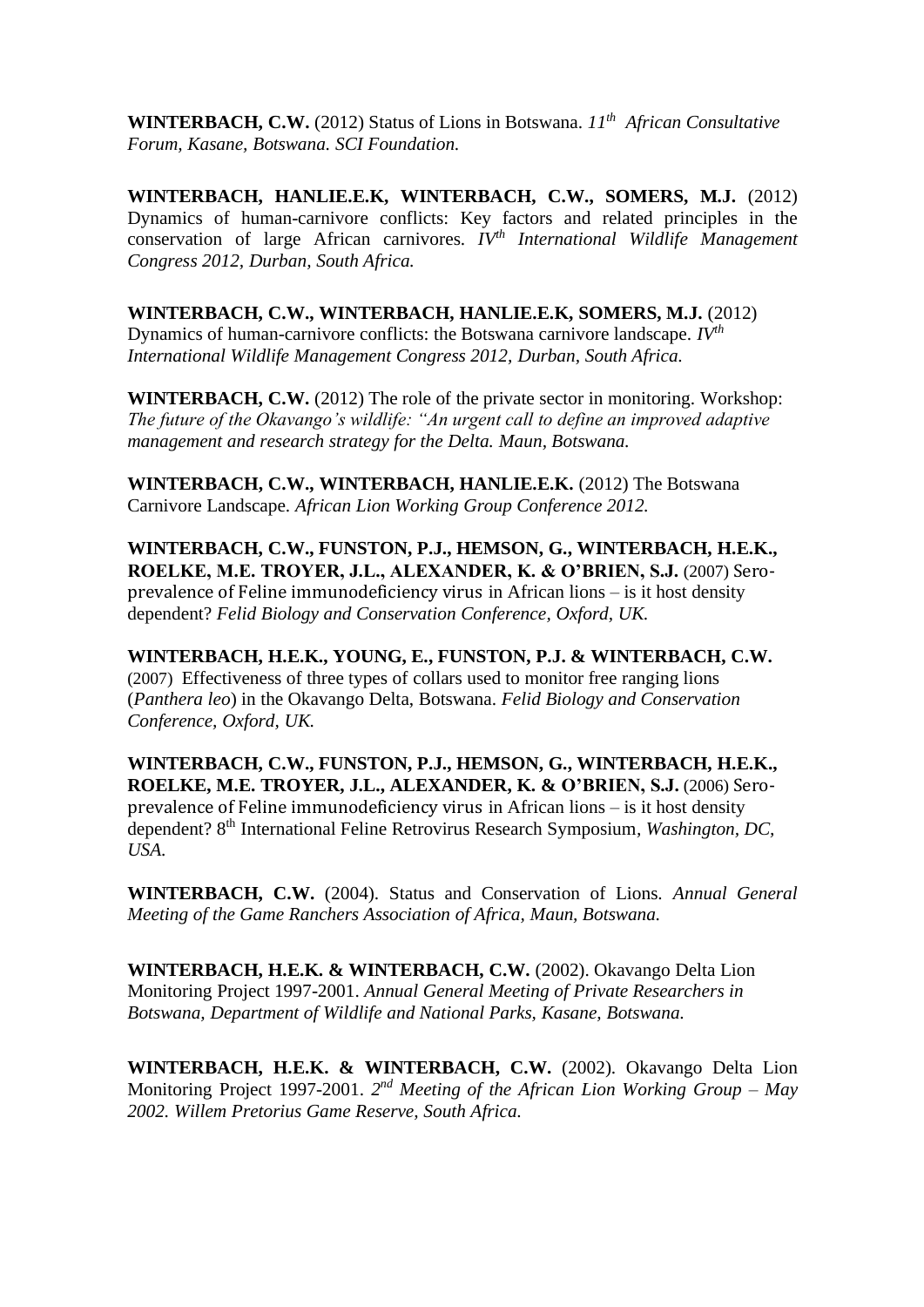**WINTERBACH, C.W. & WINTERBACH, H.** (2001). Preliminary evaluation of a Televilt GPS collar on a lioness in the Okavango Delta. *Southern African Lion Research Symposium II, Wildlife Conservation Research Unit, University of Oxford, Darwin Initiative for Biodiversity, Okavango Delta, Botswana.*

**WINTERBACH, C.W.** (2002). Influence of artificial water provision on woody species at Nogaatsa, Chobe National Park 1997-2000. *Annual General Meeting of Private Researchers in Botswana, Department of Wildlife and National Parks, Kasane, Botswana.*

**SECHELE, M.L. & WINTERBACH, C.W.** (2001). Lion surveys in northern Botswana 1998 – 2000. *National Predator Workshop, Department of Wildlife and National Parks, Maun, Botswana.*

**WINTERBACH, C.W.** (2001). The status of lions in northern Botswana. *Annual General Meeting, Kalahari Conservation Society, Gaborone, Botswana.*

**WINTERBACH, C.W. & SECHELE, L.** (2001). The Coordinated Lion Surveys of the Okavango Delta 1998-1999. *8 th International Theriological Congress, Sun City, South Africa.*

**WINTERBACH, C.W. & WINTERBACH, H.** (2000). The use of calling stations to determine the status of lions in the Okavango Delta, Botswana. *Southern African Lion Research Symposium I, Wildlife Conservation Research Unit, University of Oxford, Darwin Initiative for Biodiversity, Harare, Zimbabwe.*

**WINTERBACH, C.W. & OOSTHUIZEN, J.H.** (1994). Postal survey of pesticide use and wildlife mortalities in the Ventersdorp district. *2 nd Southern African Gamebird Symposium on Gamebird Management and Utilization in Southern Africa. Onderstepoort, South Africa.*

**WINTERBACH, C.W. & OOSTHUIZEN, J.H.** (1994). Application of pesticides in maize lands and the effects of habitat and pesticide use on guineafowl numbers in the Ventersdorp district. *2 nd Southern African Gamebird Symposium on Gamebird Management and Utilization in Southern Africa. Onderstepoort, South Africa.*

## **COURSES AND WORKSHOPS COMPILED/PRESENTED/FACILITATED**

**2011:** Presented part of course. Integrated Livestock Wildlife Management course November 2011. *Cheetah Conservation Fund, Otjiwarongo, Namibia.*

**2011:** Presented part of course. International Cheetah Conservation Biology Course June 2011. *Cheetah Conservation Fund, Otjiwarongo, Namibia.*

**2003:** Facilitated the Stakeholders Workshop for the National Management Strategy for Large Predators in Botswana. *Kalahari Conservation Society and Department of Wildlife and National Parks, Maun, Botswana.*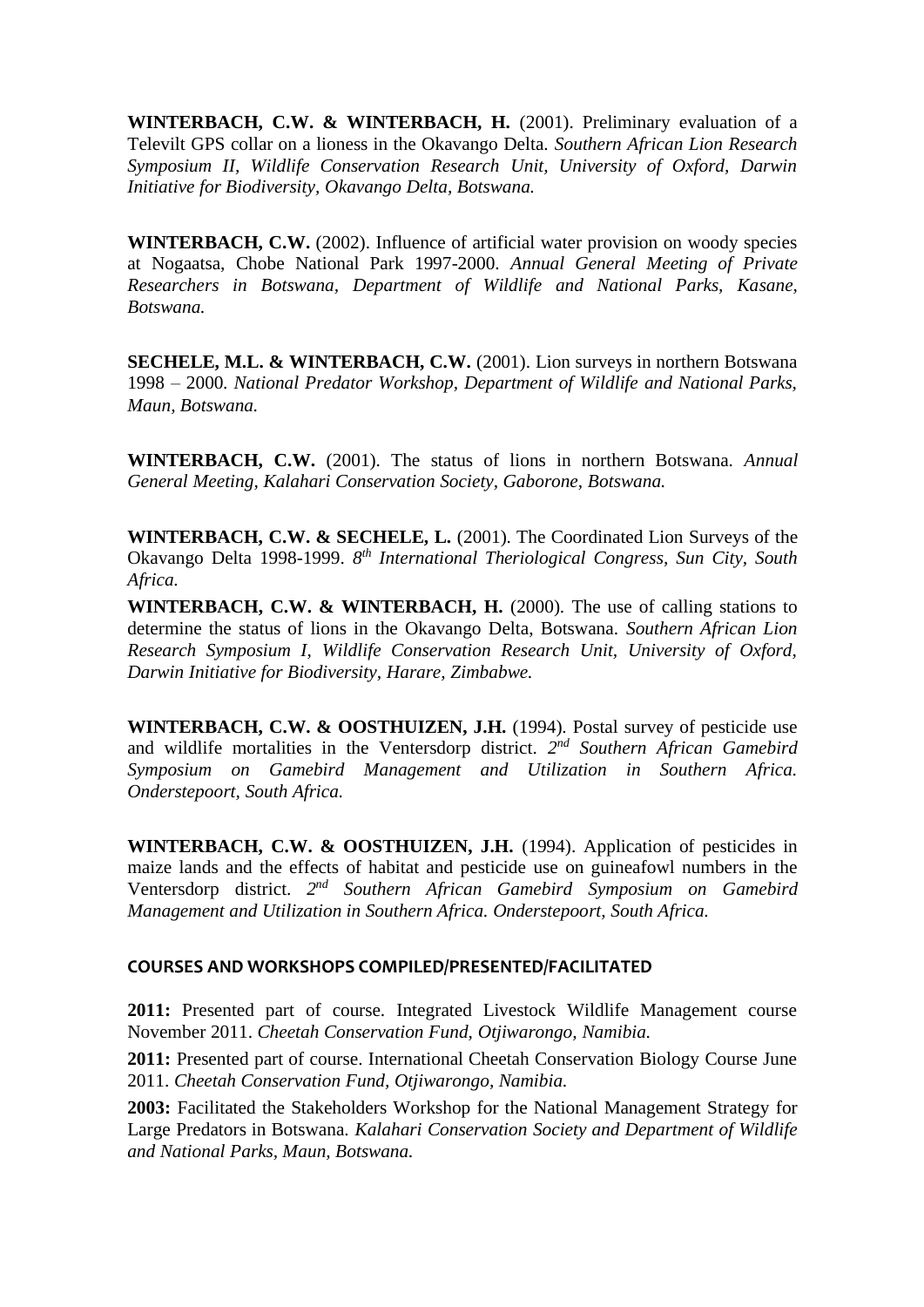**2002:** Facilitated the Inter-departmental Workshop for the National Management Strategy for Large Predators in Botswana. *Department of Wildlife and National Parks, Okavango Delta, Botswana.*

**2001:** Hosted the Southern African Lion Research Symposium II. *Wildlife Conservation Research Unit, University of Oxford, Darwin Initiative for Biodiversity, Okavango Delta, Botswana.*

**2000:** Organised and presented the Lion Survey Technique Training Workshop for Department of Wildlife and National Parks staff. *Department of Wildlife and National Parks, Maun, Botswana.*

**1995:** Compiled and presented the Computers on Nature Reserves Workshop: Addressing Specific Computer Skills needed by Reserve Managers and their Administration Personnel. *Department of Environmental Affairs and Tourism, Provincial Administration Free State. South Africa.*

**1994:** Compiled and presented the Nature Reserve Management Plans and Annual Reports Workshop. *Department of Environmental Affairs and Tourism, Provincial Administration Free State. South Africa.*

**1992:** Compiled and presented the Vegetation Monitoring Techniques Course for Nature Conservators. *Directorate of Nature and Environmental Conservation, Provincial Administration Free State, South Africa.*

### **REPORTS**

**WINTERBACH, C.W.** (2014). Environmental Monitoring NG/43: Report 3: 2013. Report to the Department of Wildlife and National Parks, Gaborone, Botswana.

**WINTERBACH, C.W.** (2012). Environmental Monitoring NG/43: Report 2: 2012. Report to the Department of Wildlife and National Parks, Gaborone, Botswana.

**WINTERBACH, C.W.** (2012). Environmental Audit Macatoo, NG/26: Progress Report 4. Report to the Department of Wildlife and National Parks, Gaborone, Botswana.

**WINTERBACH, C.W.** (2011). Environmental Monitoring NG/43: Report 1: 2011. Report to the Department of Wildlife and National Parks, Gaborone, Botswana.

**WINTERBACH, C.W.** (2011). Environmental Audit Macatoo, NG/26: Progress Report 3. Report to the Department of Wildlife and National Parks, Gaborone, Botswana.

**WINTERBACH, C.W.** (2011). Environmental Audit Macatoo, NG/26: Progress Report 2. Report to the Department of Wildlife and National Parks, Gaborone, Botswana.

**WINTERBACH, C.W.** (2011). Environmental Audit Macatoo, NG/26: Progress Report 1. Report to the Department of Wildlife and National Parks, Gaborone, Botswana.

**WINTERBACH, C.W. & MEYER, T.** (2008). Wildlife Biomass and Diversity as Suitability Indicators for High Paying Low Volume Tourism In Northern Botswana. Unpublished report, Maun, Botswana.

**WINTERBACH, H. & WINTERBACH, C.W.** (2007). Okavango Delta Lion Monitoring Project NG/29 and NG/30: Summary Report 1997-2006. Report to the Department of Wildlife and National Parks, Gaborone, Botswana.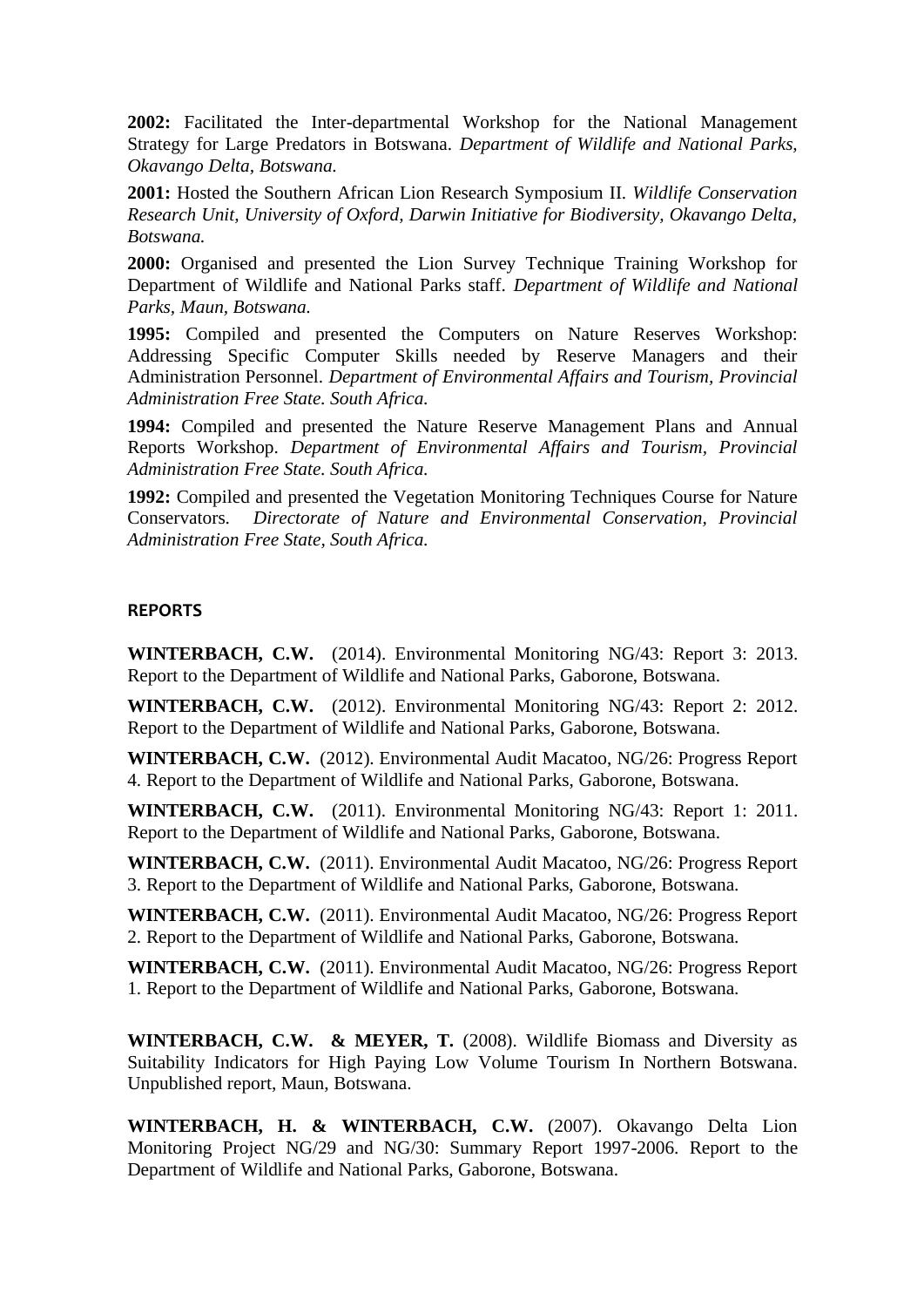**WINTERBACH, H. & WINTERBACH, C.W.** (2006). Okavango Delta Lion Monitoring Project NG/29 and NG/30: Summary Report 2000-2005. Report to the Department of Wildlife and National Parks, Gaborone, Botswana.

**WINTERBACH, C.W., WINTERBACH, H. & SECHELE, M.L.** (2002). Coordinated Dry Season Lion Survey for the Okavango Delta, 2000. *Report to the Department of Wildlife and National Parks, Gaborone, Botswana.*

WINTERBACH, C.W. & KALWIJ, J. (2002). The Influence of Artificial Water Provision on Woody Species Composition in Nogaatsa, Chobe National Park 1997-2000. *Report to the Chobe Wildlife Trust, Kasane, Botswana.*

**WINTERBACH, C.W., WINTERBACH, H. SECHELE, M.L. & KAT, P.** (2001). Results of the Coordinated Dry Season Lion Survey for the Okavango Delta 1999. *Report to the Department of Wildlife and National Parks, Gaborone, Botswana.*

**WINTERBACH, C.W., WINTERBACH, H. & KAT, P.** (2000). Lion Monitoring in the Okavango Delta: A summary of the 1999 surveys. *Report to the Department of Wildlife and National Parks, Gaborone, Botswana.*

**WINTERBACH, C.W. & WINTERBACH, H.** (2000). Ecological Monitoring Program for NG29/NG30, 1999-2000. *Report to Okavango Development/Rann Safaris/Landela Safaris, Maun, Botswana.*

**WINTERBACH, C.W., WINTERBACH, H. RUTINA, L. & KAT, P.** (2000). Results of the Coordinated Dry Season Lion Survey for the Okavango Delta 1998. *Report to the Department of Wildlife and National Parks, Gaborone, Botswana.*

**WINTERBACH, C.W., WINTERBACH, H. RUTINA, L. & KAT, P.** (1998). Lion Monitoring in the Okavango Delta: A summary of the 1998 surveys. *Report to the Department of Wildlife and National Parks, Gaborone, Botswana.*

**WINTERBACH, C.W., WINTERBACH, H. & KAT, P.** (1997). Lion Monitoring in the Okavango Delta: A summary of the 1997 surveys. *Report to the Department of Wildlife and National Parks, Gaborone, Botswana.*

**WINTERBACH, C.W., WINTERBACH, H.** (1998). NG29/NG30 Environmental Monitoring 1998. *Report to Okavango Development/Rann Safaris/Landela Safaris, Maun, Botswana.*

**WINTERBACH, C.W., WINTERBACH, H.** (1997). NG29 Environmental Monitoring Report 1997. *Report to Safari South, Maun, Botswana.*

**WINTERBACH, C.W., WINTERBACH, H.** (1997). NG25 Lion Survey, October 1996. *Report to the Department of Wildlife and National Parks, Gaborone, Botswana.*

**WINTERBACH, C.W., WINTERBACH, H.** (1997). NG22 Lion Survey, October 1996. *Report to the Department of Wildlife and National Parks, Gaborone, Botswana.*

**WINTERBACH, C.W., WINTERBACH, H.** (1996). NG29 Lion Survey, October 1996. *Report to the Department of Wildlife and National Parks, Gaborone, Botswana.*

**WINTERBACH, C.W., WINTERBACH, H.** (1996.) NG26 Lion Survey, October 1995. *Report to the Department of Wildlife and National Parks, Gaborone, Botswana.*

**WINTERBACH, C.W., WINTERBACH, H.** (1996). NG25 Lion Survey, October 1995. *Report to the Department of Wildlife and National Parks, Gaborone, Botswana.*

**WINTERBACH, C.W.** (1996.) Privatisation of Tourism on Provincial Nature Reserves in the Free State. *Report to Department of Agriculture and Environmental Affairs, Provincial Administration Orange Free State, South Africa.*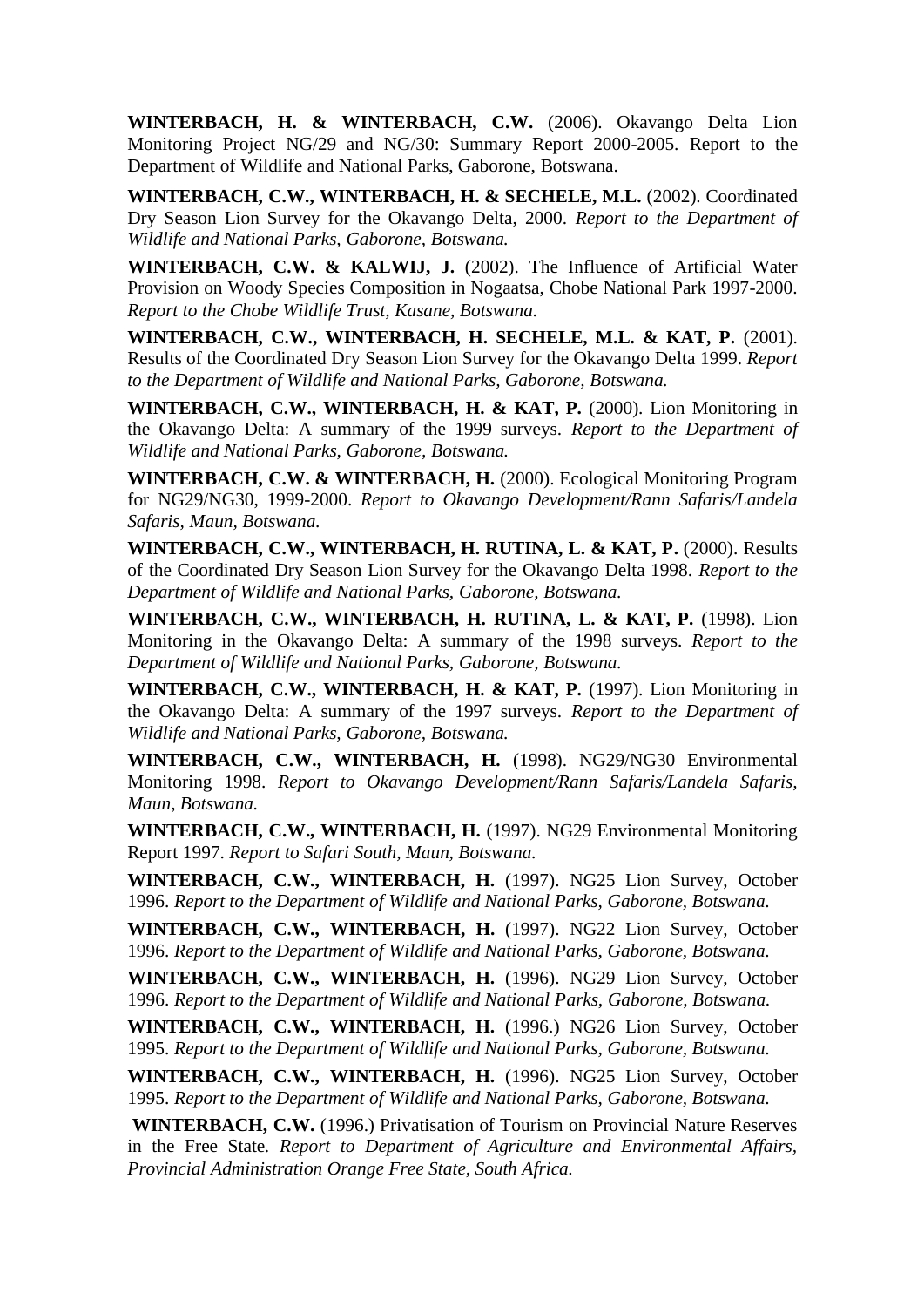**WINTERBACH, C.W.** (1995). A Preliminary Investigation to Enlarge Willem Pretorius Game Reserve. *Report to Department of Agriculture and Environmental Affairs, Provincial Administration Orange Free State, South Africa.*

**WINTERBACH, C.W.** (1994). Drakragbepaling en voorgestelde wildvermindering van Willem Pretorius Wildtuin vir 1994. (Grazing capacity and proposed game removal for Willem Pretorius Game Reserve for 1994). *Report to the Directorate of Nature and Environmental Conservation, Provincial Administration Orange Free State, South Africa.*

**WINTERBACH, C.W.** (1993). Drakragbepaling en voorgestelde wildvermindering van Willem Pretorius Wildtuin vir 1993. (Grazing capacity and proposed game removal for Willem Pretorius Game Reserve for 1993). *Report to Department of Agriculture and Environmental Affairs, Provincial Administration Orange Free State, South Africa.*

**WINTERBACH, C.W.** (1993). Voorgestelde wysigings aan die formaat van bestuursplanne. (Proposed format of management plans). *Report to Department of Agriculture and Environmental Affairs, Provincial Administration Orange Free State, South Africa.*

**WINTERBACH, C.W.** (1992). Voorlopige drakragbepaling van Willem Pretorius Wildtuin vir 1992. (Preliminary grazing capacity of Willem Pretorius Game Reserve for 1992). *Report to Department of Agriculture and Environmental Affairs, Provincial Administration Orange Free State, South Africa.*

**WINTERBACH, C.W.** (1992). Aanbevelings rakende buffeldrakrag te Willem Pretorius Wildtuin vir 1991 -1992. (Recommendations regarding buffalo stocking rates at Willem Pretorius Game Reserve for 1991 - 1992). *Report to Department of Agriculture and Environmental Affairs, Provincial Administration Orange Free State, South Africa.*

**WINTERBACH, C.W.** (1992). Riglyne vir wildlading te Willem Pretorius Wildtuin vir 1991 -1992. (Guidelines for stocking rates at Willem Pretorius Game Reserve for 1991 - 1992). *Report to Department of Agriculture and Environmental Affairs, Provincial Administration Orange Free State, South Africa.*

**WINTERBACH, C.W.** (1992). Drakragbepaling van Willem Pretorius Wildtuin vir 1991 -1992. (Grazing capacity of Willem Pretorius Game Reserve for 1991 - 1992). *Report to Department of Agriculture and Environmental Affairs, Provincial Administration Orange Free State, South Africa.*

**WINTERBACH, C.W.** (1990). The effect of pesticides applied to maize at Welgelegen on the Helmeted Guineafowl *Numida meleagris* (Linnaeus, 1758). *Report to Department of Agriculture and Environmental Affairs, Provincial Administration Orange Free State, South Africa.*

## **COURSES/SYMPOSIUMS ATTENDED**

**2014:** Botswana Wildlife Research Symposium "Bridging the Gap between Conservation Science and Management" 4-6 February 2014, BWTI, Maun

2012: IV<sup>th</sup> International Wildlife Management Congress 2012, Durban, South Africa. **2012:** Workshop: The future of the Okavango's wildlife: "An urgent call to define an improved adaptive management and research strategy for the Delta. Maun, Botswana. **2012:** African Lion Working Group Conference, Etosha, Namibia

**2007:** Felid Biology and Conservation Conference, Oxford, UK.

**2006:** 8 th International Feline Retrovirus Research Symposium*, Washington, DC, USA.*